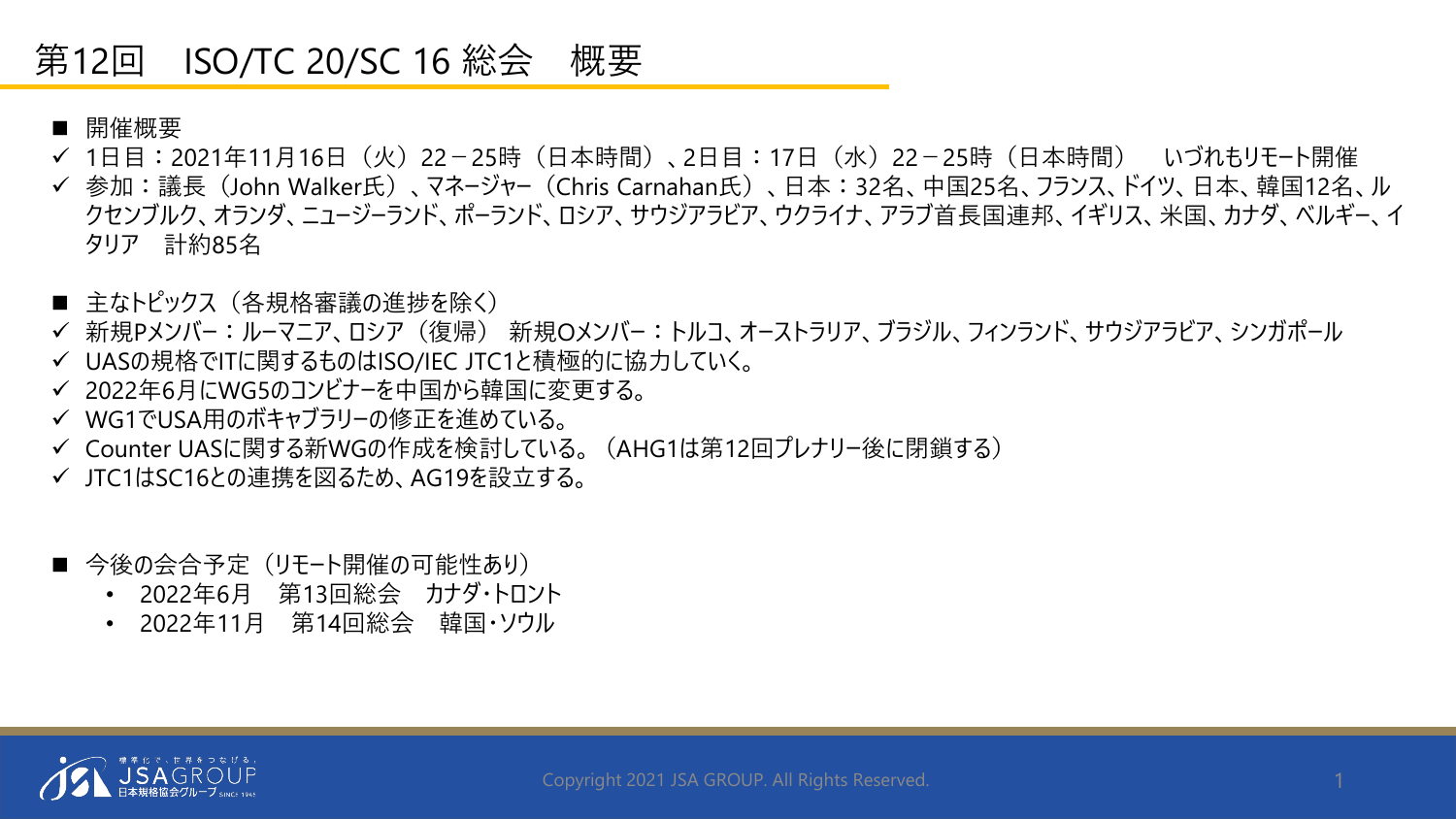# 第12回 ISO/TC 20/SC 16 総会 審議案件に関する合意事項

| <b>WG</b>       | <b>Resolution No.</b> | 内容                                                                                                                              |  |
|-----------------|-----------------------|---------------------------------------------------------------------------------------------------------------------------------|--|
| WG1             | 211/2021              | ISO21384-4について、現在のスコープに基づき24ヶ月間プロジェクト期間で改訂作業を始めることで合意した。                                                                        |  |
| WG <sub>3</sub> | 212/2021              | ISO/WD 23665について、ドラフトに対するコメントを集めるためのCIB投票を実施することで合意した。                                                                          |  |
| AHG01           | 213/2021              | AHG1を解散し、Counter UASに関する2つのNPが承認されることを条件に、Counter UASを取り扱う<br>新しいWGを設立することで合意した。                                                |  |
| WG5             | 214/2021              | ISO/AWI 5332について、CDステージに進めることで合意した。                                                                                             |  |
|                 | 215/2021              | ISO/AWI 5312について、CDステージに進めることで合意した。                                                                                             |  |
|                 | 216/2021              | ISO/AWI 5309について、CDステージに進めることで合意した。                                                                                             |  |
|                 | 217/2021              | ISO/AWI 5286について、CDステージに進めることで合意した。                                                                                             |  |
|                 | 218/2021              | ISO/AWI TR 4594について、DTR投票に進めることで合意した。                                                                                           |  |
|                 | 219/2021              | 当初の取り決めに基づき、WG5のコンビーナが中国から韓国に変更される。<br>2022年3月から移行を開始し、2022年6月をもって正式に移行する。<br>韓国の任期は3年間(2022年6月~2025年6月)であり、その後は再度中国がコンビーナを務める。 |  |

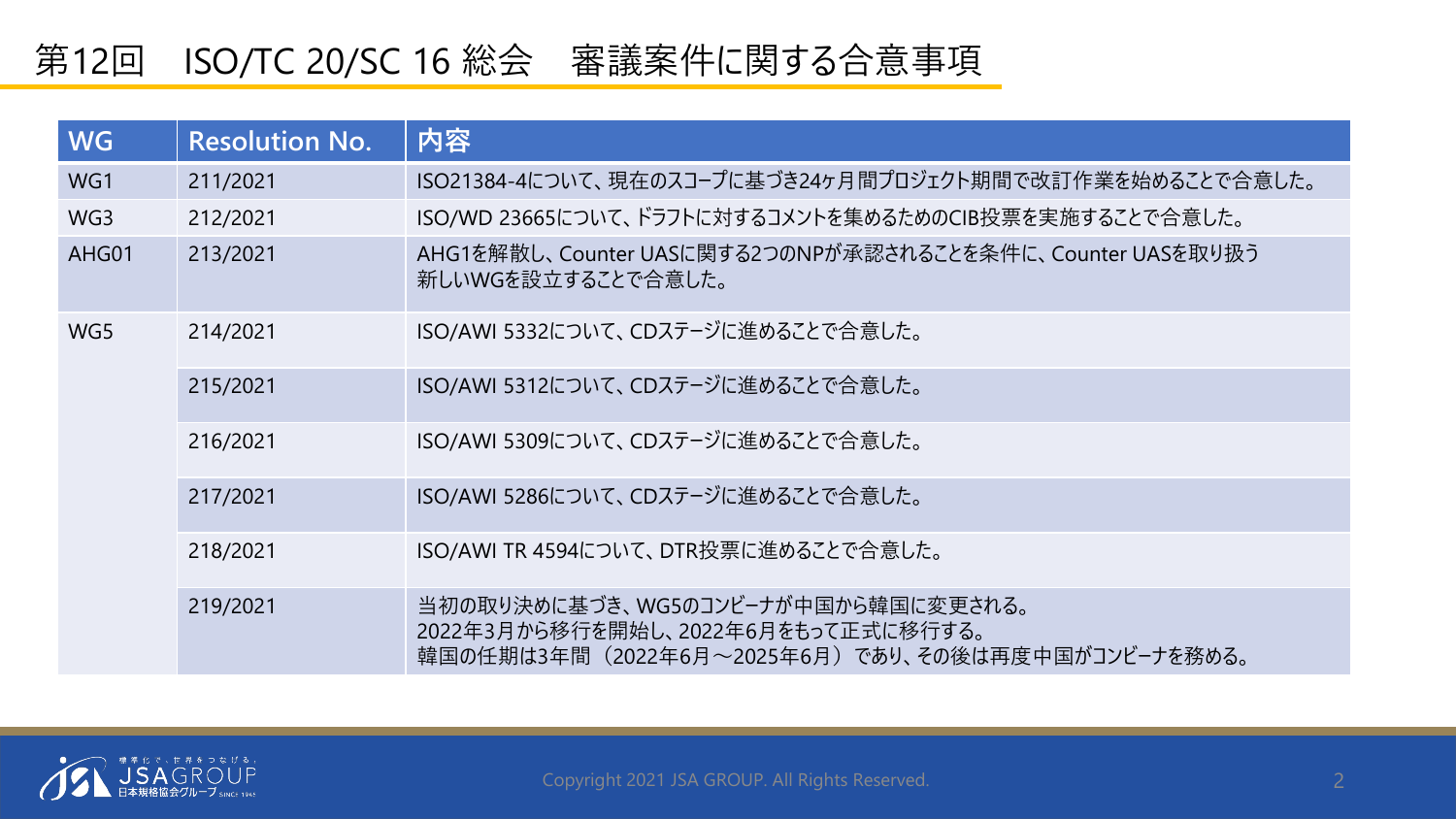# 第12回 ISO/TC 20/SC 16 総会 審議案件に関する合意事項

| <b>WG</b> | <b>Resolution No.</b> | 内容                                                                                                                                                      |
|-----------|-----------------------|---------------------------------------------------------------------------------------------------------------------------------------------------------|
| WG6       | 220/2021              | 日中から共同提案されているDAAに関する提案について、2021年12月に開催されるSC16のLeadership Team<br>のレビュー後にNP投票に進めることで合意した。<br>プロジェクトリーダーがForm4を準備し次第、12週間のNP投票を開始する。                      |
|           | 221/2021              | ISO/CD 24355について、DISステージに進めることで合意した。                                                                                                                    |
|           | 222/2021              | ISO/AWI 24354について、CDステージに進めることで合意した。                                                                                                                    |
| SC16全体    | 223/2021              | ISO/TC 23/SC 6 (Equipment for crop protection) とのliaison representativeとして、Dr. Filippoを任<br>命する。                                                        |
|           | 224/2021              | JTC1/SC17/WG12 (Cards and security devices for personal identification) とのliaison<br>representativeとして、Dr.Takを任命する。                                     |
|           | 225/2021              | committee managerは、liaison representativeが期待される役割のリストをliaison representativeに対し<br>て送付する。<br>あわせて、現在空白になっているliaison representativeのポジションを担うボランティアを募集する。 |
|           | 226/2021              | 次回以降の総会の日程と主催者について、下記の通り確認した。<br>• 次々回(第13回)の総会は2022年6月にカナダ・トロントで開催する。<br>• 次々々回 (第14回) 2022年11月に韓国・ソウルで開催する。                                           |

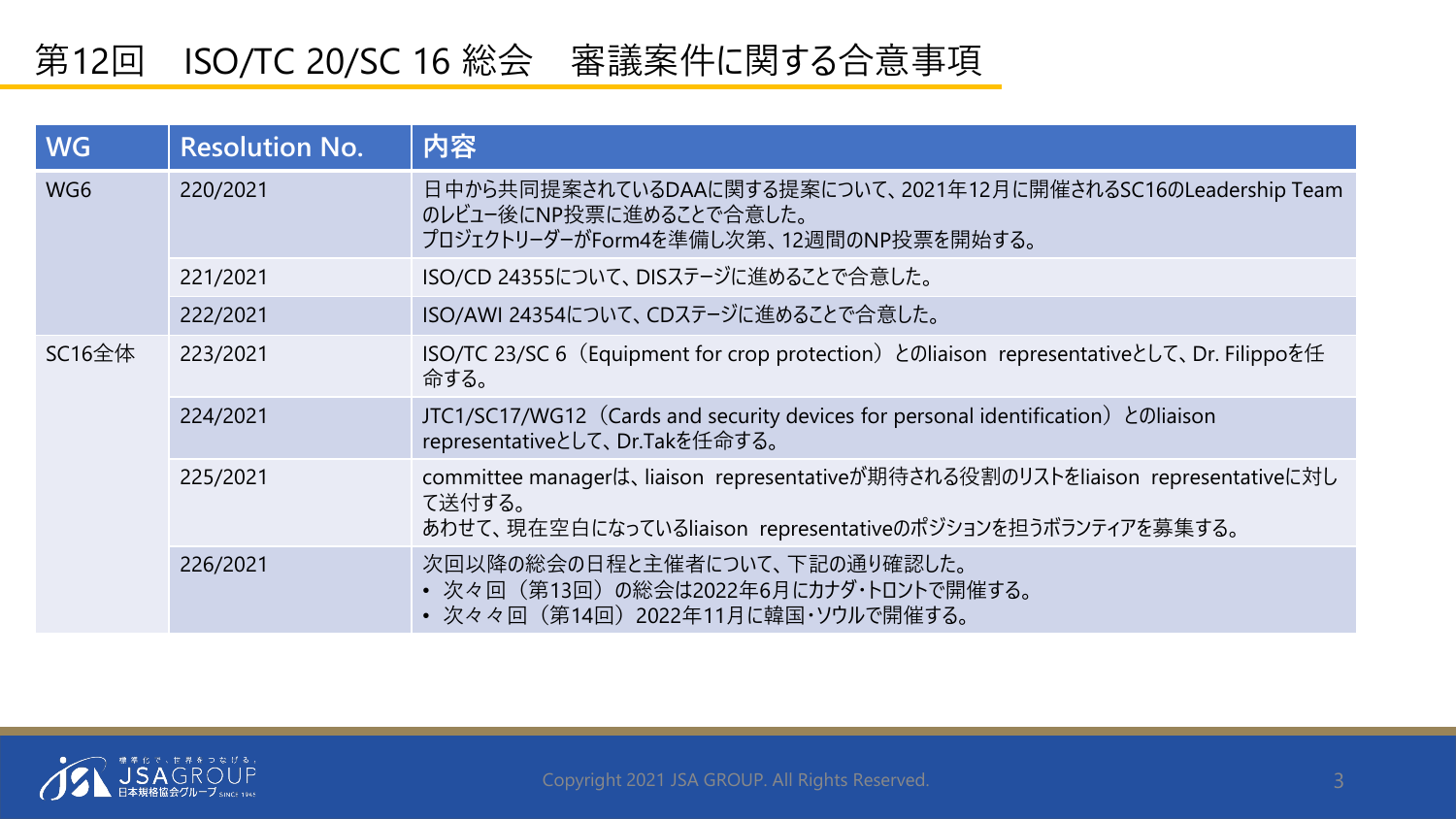### 参考 ISO/TC 20/SC 16 審議案件ステージ (1)

(2021年1月5日現在)

| <b>WG</b>       | プロジェクト                                                                                                                           | ステージ        |
|-----------------|----------------------------------------------------------------------------------------------------------------------------------|-------------|
| WG1             | 無人航空機における一般仕様   (ISO 21384-1)<br>Unmanned Aircraft Systems - Part 1: General specification                                       | 中断中         |
| WG1             | 無人航空機における用語集 (ISO 21384-4:2020)<br>Unmanned Aircraft Systems - Part 4: Vocabulary                                                | IS(60.60)   |
| WG1             | 無人航空機のカテゴリーとクラス分け (ISO 21895:2020)<br>Categorization and classification of civil unmanned aircraft systems                       | IS (60.60)  |
| WG <sub>2</sub> | 無人航空機における機体標準 <br>$(ISO 21384-2)$<br>Unmanned Aircraft Systems - Part 2: Product systems                                         | IS (60.60)  |
| WG <sub>2</sub> | 係留された(tethered)無人機の標準 (ISO 24356)<br>General Requirements for Tethered Unmanned Aircraft System                                  | DIS (40.20) |
| WG3             | 無人航空機における運用標準 (ISO 21384-3:2019)<br>Unmanned Aircraft Systems -Part 3: Operational Procedures                                    | CD(30.60)   |
| WG3             | 無人航空機における教育標準 (ISO/AWI 23665)<br>Unmanned aircraft systems - Training for personnel involved in UAS operations                   | WD (30.00)  |
|                 | WG3 無人航空機における教育標準 (ISO 23665:2021)<br>Unmanned aircraft systems - Training for personnel involved in UAS operations              | IS (90.92)  |
|                 | WG3 無人航空機における運用標準 (ISO/AWI 5015-1)<br>Unmanned aircraft systems - Part 1: Operational procedures for passenger-carrying UAS      | WD (20.00)  |
| WG3             | 無人航空機離着陸場における運用標準<br>$(ISO/CD 5015-2)$<br>Unmanned aircraft systems - Part 2: Operation of vertiports for unmanned aircraft (UA) | DIS (40.20) |
| WG4             | (ISO/TR 23629-1:2020)<br>UTMについての調査<br>UAS traffic management (UTM) - Part 1: Survey results on UTM                              | TR (60.60)  |
| WG4             | UTMの機能・サービス構成の標準(ISO 23629-5)<br>UAS traffic management (UTM) -- Part 5: UTM functional structure                                | DIS (40.00) |
| WG4             | 地理空間情報のデータモデルの標準 (ISO 23629-7:2021)<br>UAS Traffic Management (UTM) - Part 7 Data model for spatial data                         | IS (60.60)  |
|                 | <b>JSA</b> GROUP<br>Copyright 2021 JSA GROUP. All Rights Reserved.<br>日本規格協会グループ SINCE 1945                                      |             |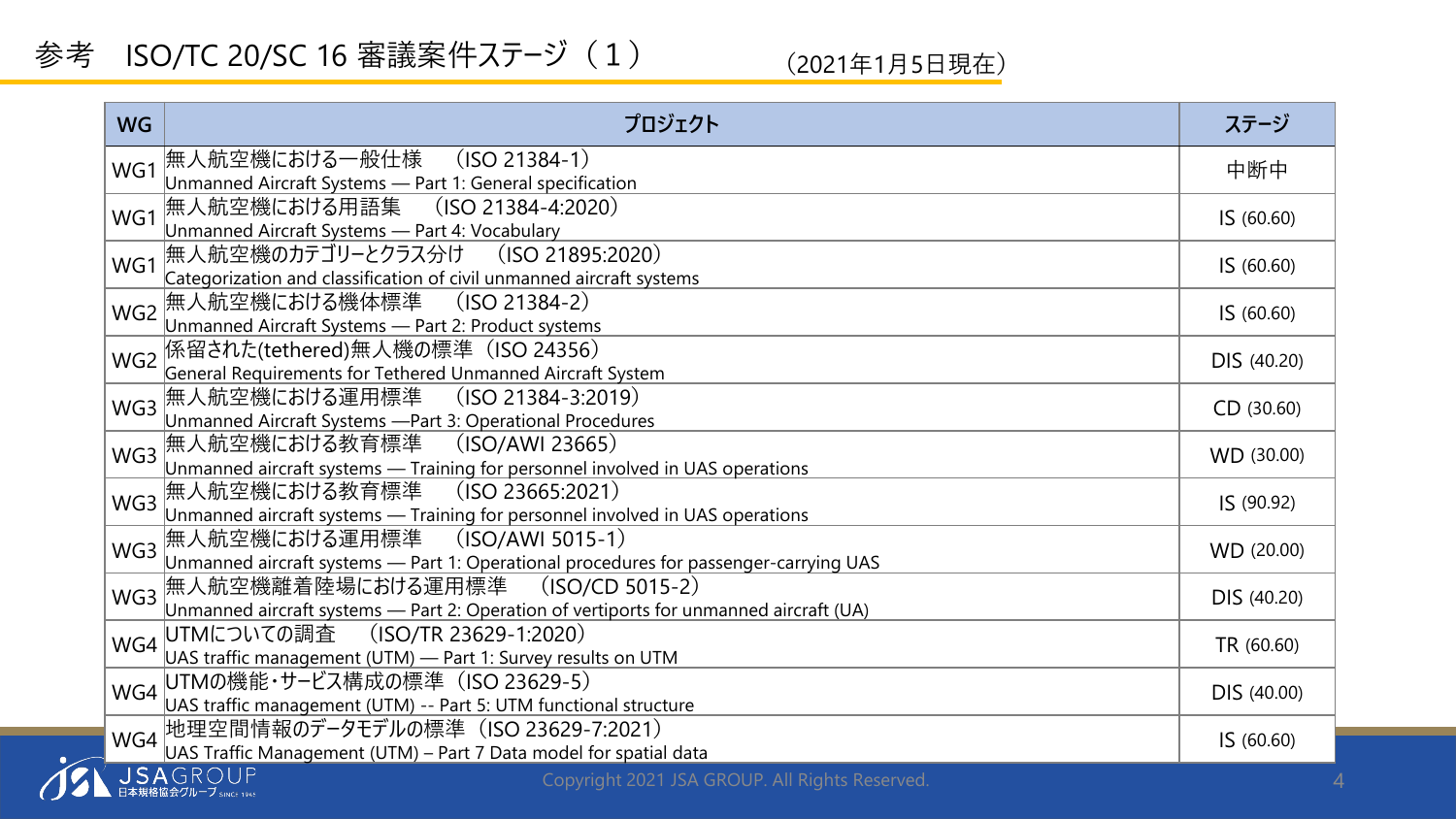### 参考 ISO/TC 20/SC 16 審議案件ステージ (2)

#### (2021年1月5日現在)

| <b>WG</b> | プロジェクト                                                                                                                                                           | ステージ       |  |
|-----------|------------------------------------------------------------------------------------------------------------------------------------------------------------------|------------|--|
|           | WG4 リモートIDの標準 (ISO/AWI 23629-8)<br>UAS Traffic Management (UTM) - Part 8 Remote identification                                                                   |            |  |
| WG4       | UTMの機能・サービスの要件の標準 (ISO/CD 23629-12)<br>UAS traffic management (UTM) -- Part 12: Requirements for UTM services and service providers                              |            |  |
| WG5       | 商用無人航空機におけるテスト手法に関する標準 (ISO/CD 4358)<br>Fest methods for civil multi-rotor unmanned aircraft system                                                              |            |  |
| WG5       | UA試験、ALTの設計に関するガイドライン (ISO/TR 4584.2)<br>Improvement in the quideline for UA testing/design of accelerated lifecycle testing (ALT) for UAS/Sub-system/components | WD (20.20) |  |
| WG5       | 突風に対する試験(ISO/TR 4594)<br>UA wind gust test                                                                                                                       | WD (20.00) |  |
| WG5       | UA試験分類に関するガイドラインの改善(ISO/TR 4595)<br>Suggestion for improvement in the guideline for UA testing classification                                                    | WD (20.00) |  |
| WG5       | マルチコプタ−の共振周波数の評価方法に関する標準 (ISO/WD 5109)<br>Evaluation method for the resonance frequency of multi-copter UAV by measurement of rotor and body frequencies         | CD (30.20) |  |
|           | WG5 7ルチコプターの飛行安全性のテスト方法に関する標準 (ISO/AWI 5110)<br>Test method for flight stability of multi-copter UA under wind and rain conditions                               | CD (30.20) |  |
| WG5       | 民間軽量小型固定翼UASの飛行性能試験方法 (ISO/AWI 5286)<br>Test methods for flight performance of civil light weight and small fixed-wing UAS                                       | WD (20.00) |  |
|           | WG5 軽量・小型民間UASの振動試験法 (ISO/AWI 5309)<br>Vibration test methods for lightweight and small civil UAS                                                                | WD (20.00) |  |
|           | WG5 民間軽量·小型UA用回転翼鋭利人体傷害評価·試験方法 (ISO/AWI 5312)<br>Evaluation and test method of rotor blade sharp injury to human body for civil lightweight and small UA         | WD (20.00) |  |